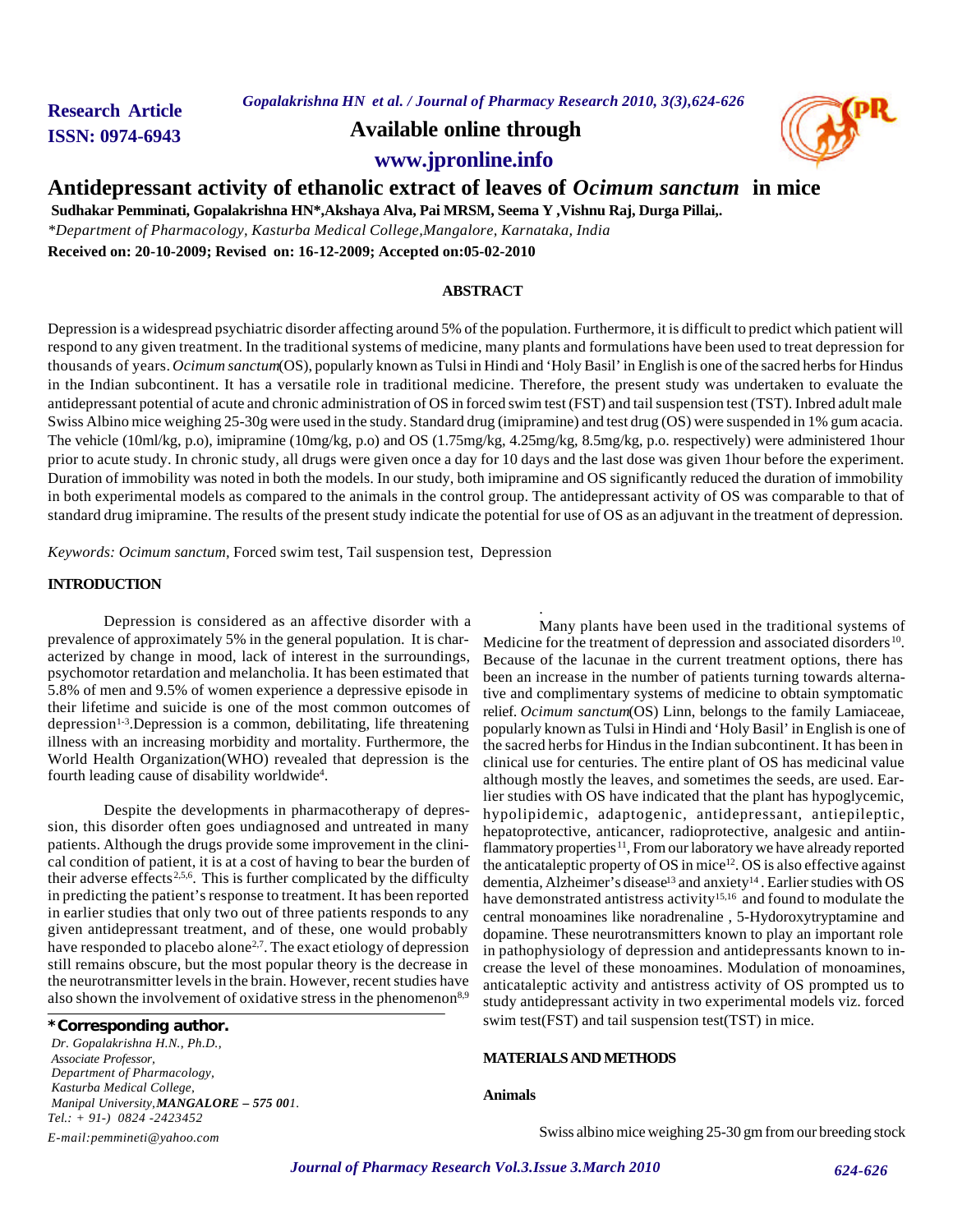### *Gopalakrishna HN et al. / Journal of Pharmacy Research 2010, 3(3),624-626*

were used in this study. The animals were housed at  $24\pm2\degree C$  with 12:12 h light and dark cycle. They had free access to food and water. The animals were acclimatized for a period of seven days before behavioral studies. All experiments were carried out during day time from 0900 to 1400 hours. The experimental protocol was approved by the Institutional Animal Ethics Committee (IAEC) of Kasturba Medical College, Manipal University, Mangalore and care of animals was taken as per guidelines of CPCSEA, Department of Animal Welfare, Government of India.

# **Drugs and Chemicals**

Imipramine (Ranbaxy Pvt Ltd. Mumbai) was used as the standard drug. The test drug, OS leaf ethanolic (70% v/v) extract was standardized and supplied by Quality Control Laboratory, M/s. Natural Remedies, Bangalore. It was found to contain =2.5% w/w ursolic acid by HPLC (Lab ref no.0408817 dt 30-8-2004). All drugs were dissolved/ suspended in 1% gum acacia<sup>17</sup>, which served as the vehicle.

#### **Experimental design**

On the day of the experiment, the animals were divided into five groups (n=6). Group I received the vehicle (10ml/kg) and served as the control, group II received the standard drug imipramine (10mg/ kg), groups III, IV and V were received the test drug OS in doses of 1.75, 4.25 and 8.50mg/kg respectively by the oral route.

Drug/vehicle was administered to the animals 60 minutes before the behavioural evaluation in acute study. For chronic study, a new set of animals were used. They were grouped as in acute study and were administered the drugs/vehicle for a period of ten days. Behavioural evaluation was carried out 60 minutes post drug/vehicle administration on tenth day. The antidepressant activity of the test drug was evaluated using the following experimental models of depression:

#### **Tail suspension test (TST):**

The method described by Steru, et. al. was used in our study<sup>18</sup>. The animals were hung by the tail on a thin horizontal steel rod,75 cm above the surface with the help of an adhesive tape placed approximately 1 cm from the tip of the tail. Immobility was recorded during the six minutes of observations.. Mice were considered to be immobile only when they hung passively and were completely motionless.

#### **Forced Swim Test (FST):**

The method described by *Porsolt, et. al.* was used in our study<sup>19</sup>. Each animal was placed individually in a five liters glass cylinder, filled with water upto a height of 15 cm and were observed for duration of six minutes. The duration of immobility was recorded during the last four minutes of the observation period. The mouse was considered immobile when it floated motionlessly or made only those moments necessary to keep its head above the water surface. They were removed and dried with a towel. The water was changed after each test.

#### **Statistical analysis**

The data is expressed as mean±SEM and was analysed by

one-way ANOVA followed by Dunnet's 't' test . P< 0.05 was considered to be statistically significant.

#### **RESULTS**

## **Forced swim test (FST):**

 Forced swim test (FST): A significant decrease in the duration of immobility was seen with the standard drug imipramine in both, acute and chronic study. In the OS treated groups, in acute study, a significant reduction in duration of immobility against control was seen only in the groups treated with 4.25 and 8.5mg/kg. However on chronic administration, OS at all the doses tested (1.75, 4.25 and 8.50mg/kg) produced significant reduction in immobility compared to vehicle treated group. Imipramine significantly reduced the immobility both on acute and chronic administration (Table 1).

**Table 1. Duration of immobility (in seconds) of mice in forced swim test**

| $Groups(n=6)$ | <b>Treatments Dose per kg</b> | Duration of immobility (in seconds) |                      |
|---------------|-------------------------------|-------------------------------------|----------------------|
|               |                               | <b>Acute study</b>                  | <b>Chronic study</b> |
| $Group - I$   | Control-1% gumacacia 10ml     | $120.00 + 3.94$                     | $128.00 + 3.30$      |
| $Group - II$  | Imipramine 10mg               | $62.33 \pm 12.00$                   | $88.16 + 2.37**$     |
| Group -III    | Ocimum sanctum 1.75mg         | $104.50 + 1.50$                     | $99.10 \pm 2.46$ **  |
| Group - IV    | Ocimum sanctum 4.25mg         | $95.00 \pm 2.51*$                   | $95.00 \pm 2.97**$   |
| Group - V     | Ocimum sanctum 8.5mg          | $62.33 + 3.41*$                     | $91.83 \pm 4.97**$   |
|               |                               |                                     |                      |

*(Values are expressed as mean ±SEM. \*P<0.05, \*\*P<0.01 compared with control)*

**Table 2. Duration of immobility (in seconds) of mice in Tail suspension test**

| Groups $(n = 6)$         | <b>Treatments Dose per kg</b>                                | Duration of immobility (in seconds)        |                                            |
|--------------------------|--------------------------------------------------------------|--------------------------------------------|--------------------------------------------|
|                          |                                                              | <b>Acute study</b>                         | <b>Chronic study</b>                       |
| $Group - I$              | Control-1% gumacacia 10ml                                    | $247.17 \pm 2.91$                          | $254.00 \pm 4.48$                          |
| Group - II<br>Group -III | Imipramine<br>10 <sub>mg</sub><br>Ocimum sanctum 1.75mg      | $187.00 \pm 16.68$ **<br>$239.50 \pm 4.90$ | $205.50 \pm 4.83**$<br>$224.00 \pm 4.01**$ |
| Group - IV<br>Group - V  | Ocimum sanctum 4.25mg<br>Ocimum sanctum<br>8.5 <sub>mg</sub> | $237.17 \pm 5.91$<br>$225.00 \pm 2.76$     | $221.00 \pm 3.36**$<br>$215.00 \pm 3.19**$ |

*(Values are expressed as mean ± SEM. \*\*P<0.01 compared with control)*

#### **Tail suspension test (TST):**

Tail suspension test (TST): A significant decrease in the duration of immobility was seen with the standard drug imipramine both in acute and chronic study. OS at all the doses tested (1.75, 4.25 and 8.50mg/kg) failed to alter the duration of immobility to a significant level in acute study. However, on chronic administration, OS significantly reduced the duration of immobility at all the tested (1.75, 4.25 and 8.50mg/kg). (Table 2).

# **DISCUSSION**

Mood disorders, which are one of the most common mental illnesses have a lifetime risk of 10% in general population. Of these disorders, depression alone is believed to affect around 5% of the general population, with suicide being one of the most common outcomes<sup>1-</sup> <sup>3</sup>. Most of the drugs that are currently being used in the treatment of depression have adverse effects that affect the quality of life of the patient. This leads to patient's non-compliance to medication, which further complicates the problem<sup>2,5,6</sup>. In Ayurveda, number of single and